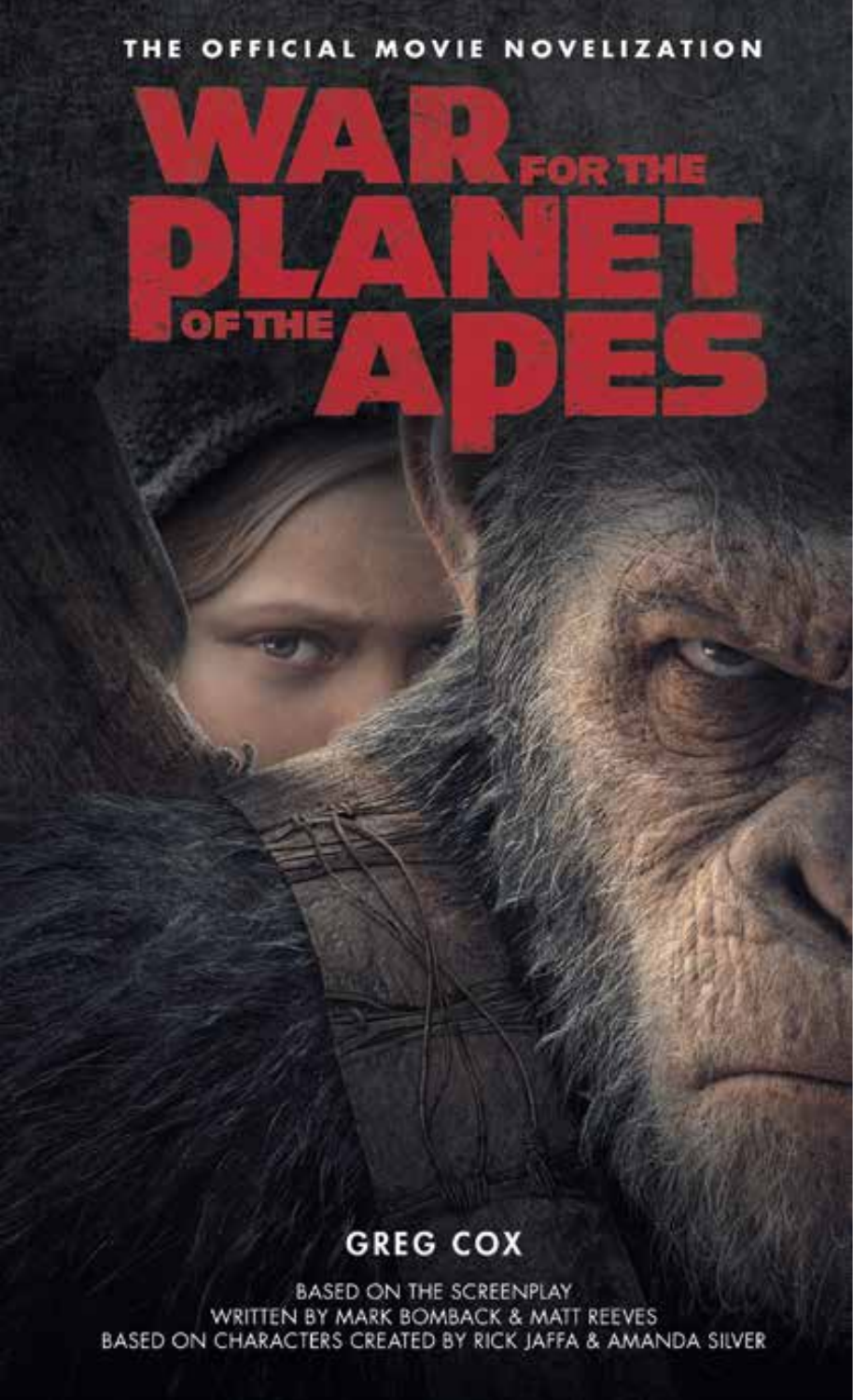# ARMED FORCES BRIEFING REPORT— CLASSIFIED

# TO: COMMAND FROM: [REDACTED] TOPIC: HISTORY OF APE CRISIS

Fifteen years ago, a scientific experiment gone wrong gave *rise* to a species of intelligent apes… and a virus that nearly destroyed the human race. The SIMIAN FLU, as it came to be known, brought humanity to the brink of destruction. The survivors—the few who were immune to the crisis came to envy the dead, while the apes continued to thrive in the safety of the woods north of SAN FRANCISCO.

With the *dawn* of their burgeoning civilization, the apes flourished in the absence of human contact, until they were discovered by a small band of desperate survivors striving to establish a colony of their own. The colonists and apes struggled to coexist, but their fragile peace was shattered by KOBA, an insurgent ape who sought revenge on his former captors. CAESAR, the reputed leader of the apes, attempted to restore order.

But there was no turning back from the brutal fighting that had already begun.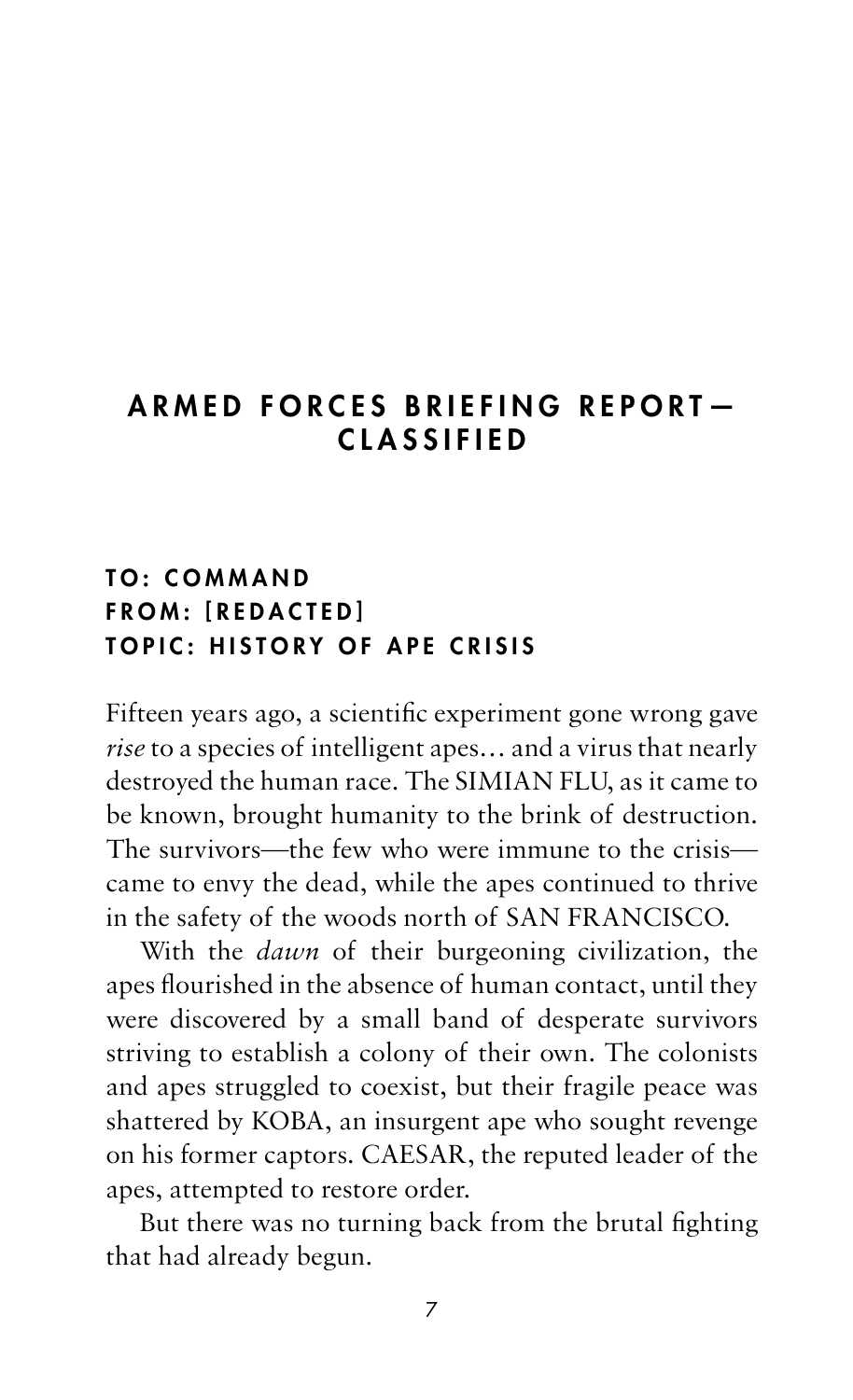The embattled colonists sent out frantic distress calls for help, unsure if anyone was even out there to hear them. The signal was received 800 miles north at JOINT BASE LEWIS-McCHORD, where hundreds of soldiers had taken refuge after the viral apocalypse. These men and women were all that remained of the U.S. ARMED FORCES. Responding to the call, a hardened fighting division, led by [REDACTED], a decorated colonel of the Special Forces, was sent down to join the battle. Caesar and his apes retreated to the woods, but the human forces pursued, determined to destroy the apes once and for all. For two years, the soldiers have been searching in vain for Caesar, who is rumored to be commanding his apes from a base hidden somewhere deep in the woods.

And the *war* rages on…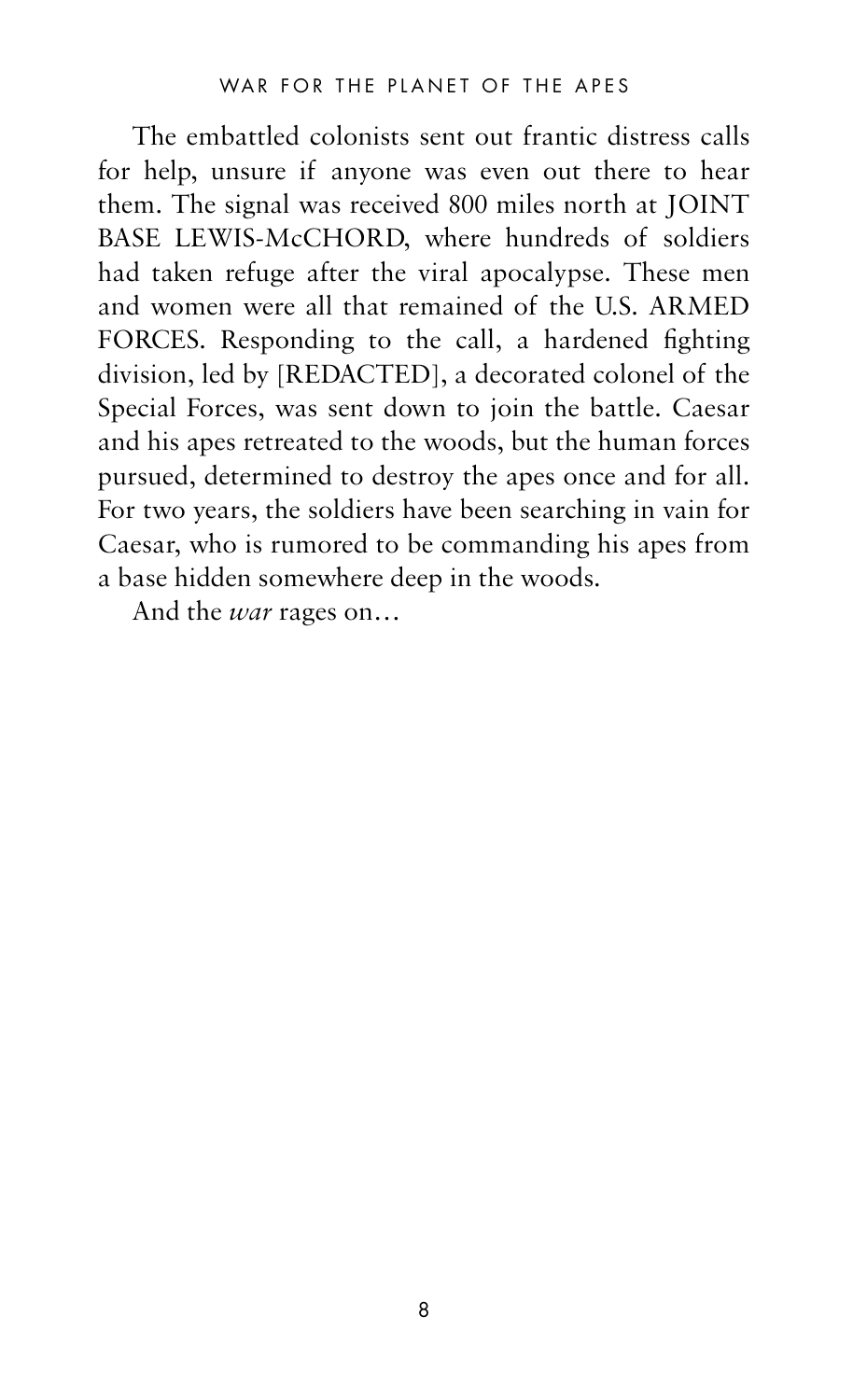**1**

The vast redwood forest had survived the end of the world. Civilization may have collapsed, but the woods endured, unchanged by the plagues and riots and upheaval that had brought humanity to the brink of extinction. Towering trees, rising as much as three hundred feet above the shady forest floor, seemed to mock mankind's precipitous fall, while the primeval scenery was just as it must have been twelve years ago, before everything went to hell, or fifty years or a hundred or five hundred. Sunlight filtered through the dense green canopy overhead, which was filled with birdsong along with the ceaseless chattering of squirrels. A brisk winter wind rustled leaves and branches and ferns. A damp misty haze chilled the air.

Nature endured. Whether humanity would was another question.

Footsteps, moving stealthily through the woods, intruded on the sylvan domain. Fallen twigs and leaves crunched beneath the tread of multiple army boots as a platoon of human soldiers made their way up a steep, thickly wooded hill as quietly as they could manage amidst the profuse vegetation. The soldiers moved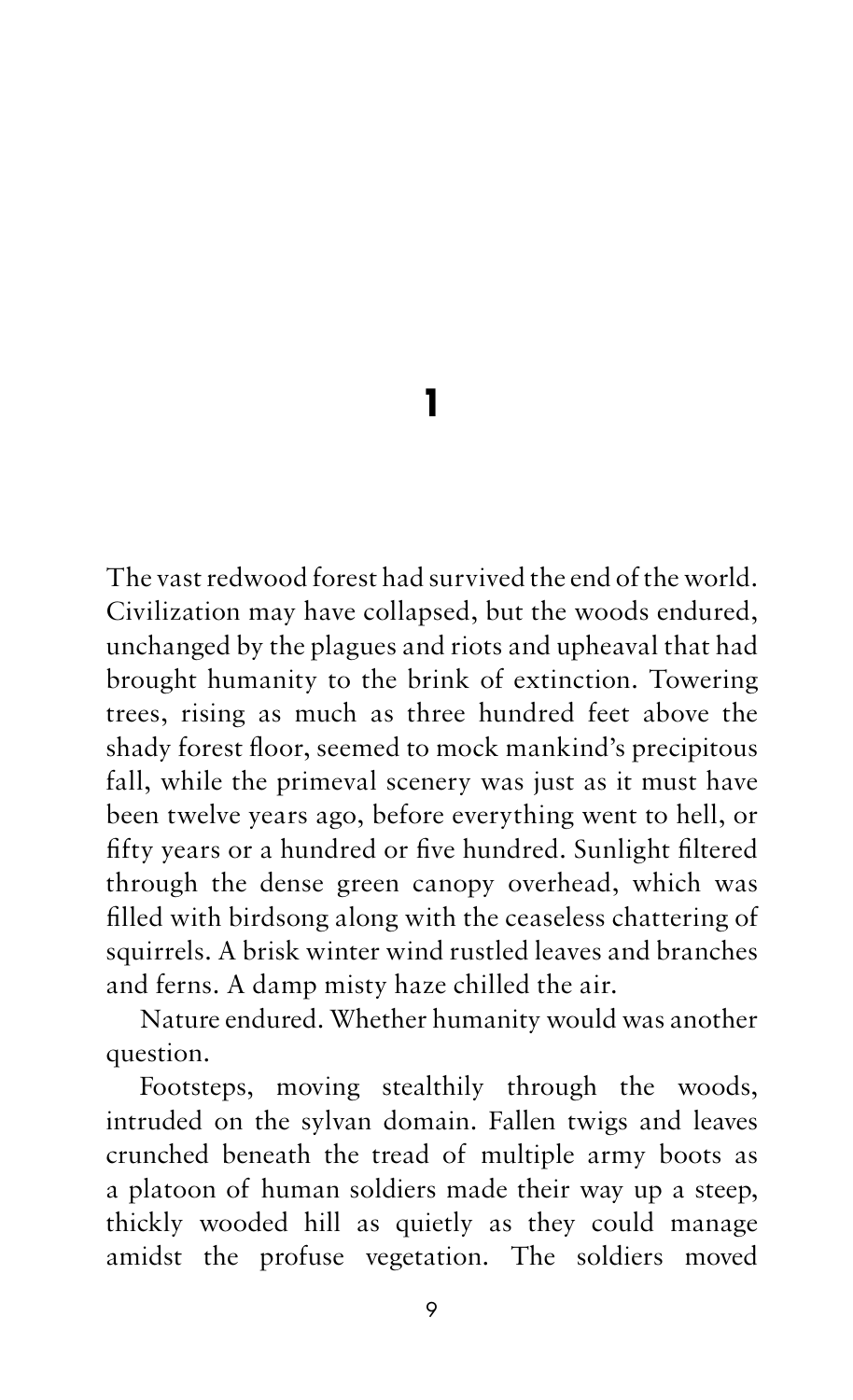without speaking, even their breathing hushed. Grimfaced men and women clutched rifles or military-grade crossbows tensely. Wary eyes scanned the murky forest, on guard against any lurking hostiles. Worn, threadbare camo fatigues, badly in need of replacement, testified to a long, grueling campaign. Dark camouflage paint obscured their features, masking their individuality. Battered Kevlar helmets bore a variety of scrawled labels and slogans:

> monkey killer bedtime for bonzo endangered species monkey see, monkey die

Uniting the troop was a common insignia, AΩ. Some wore the Greek letters hand-drawn on their clothing, others had tattooed them onto their bare arms and skin, but they all bore the emblem proudly. To do otherwise would have been traitorous, not just to their own unit, but to the entire human race. The insignia was a constant reminder of just how much was at stake—and the unthinkable consequences of failure.

An advance scout, taking point, halted abruptly. He whispered urgently to his commander, who was only a few paces behind him.

"Captain—!"

Captain Rod Wilson, late of the U.S. Army, held up his hand, signaling the rest of the unit to stop. He was a rugged combat veteran who had never expected his tour of duty to extend beyond the end of the world. Wondering what the scout had spotted, he hurried forward to join the soldier, who pointed up the slope straight ahead. Wilson raised his M16 assault rifle to peer through its gunsight and was rewarded with a glimpse of the enemy.

Three apes—chimpanzees, to be exact—occupied a ridge roughly one hundred yards away. Two of the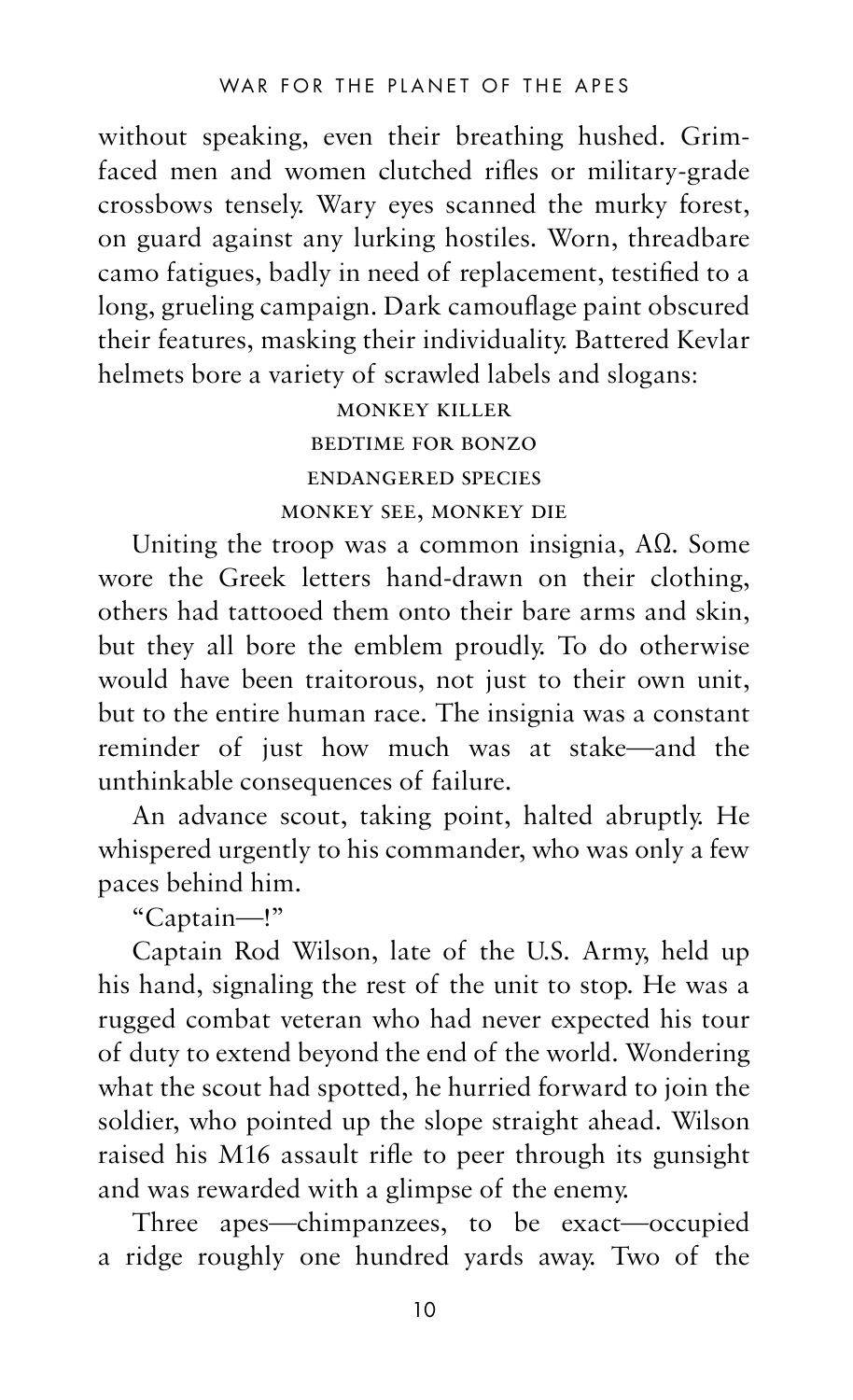chimps stood guard, while the third watered their horses at a trickling stream. One of the guards clutched a stonetipped wooden spear, the other toted a Remington semiautomatic rifle.

Wilson scowled. By now, the sight of apes employing firearms and horses no longer provoked shock, but Wilson still found it disturbing nonetheless. He was old enough to remember when apes were just *animals*, confined to circuses and zoos and laboratories. Caged like the beasts they were. Before everything changed, before the virus…

Apes were not native to North America. There had been a time when *Homo sapiens* had been the only primate living free on the continent, when no chimps or orangutans or bonobos or gorillas had inhabited these woods. Bile rose at the back of Wilson's throat as he contemplated the unnatural creatures on the ridge.

They didn't belong here. They were *wrong*.

And they couldn't be allowed to exist.

He lined up the gun-toting ape in the crosshairs of his gunsight. His finger tensed on the trigger. The humans had the advantage of surprise only until the first gunshot, so he intended to make that shot count.

*Say your prayers, monkey*, he thought. *If monkeys pray.*

A hand fell on his shoulder before he could squeeze the trigger.

A furry, thickly knuckled hand.

The hand of an ape.

Momentarily startled, Wilson turned to see a large male gorilla looming directly behind him. The ape's army helmet matched those of the human soldiers, marking him as part of the captain's unit. A heavy rucksack, stuffed with weapons and gear, hung upon the ape's hairy back. Wilson recognized this particular ape, which went by the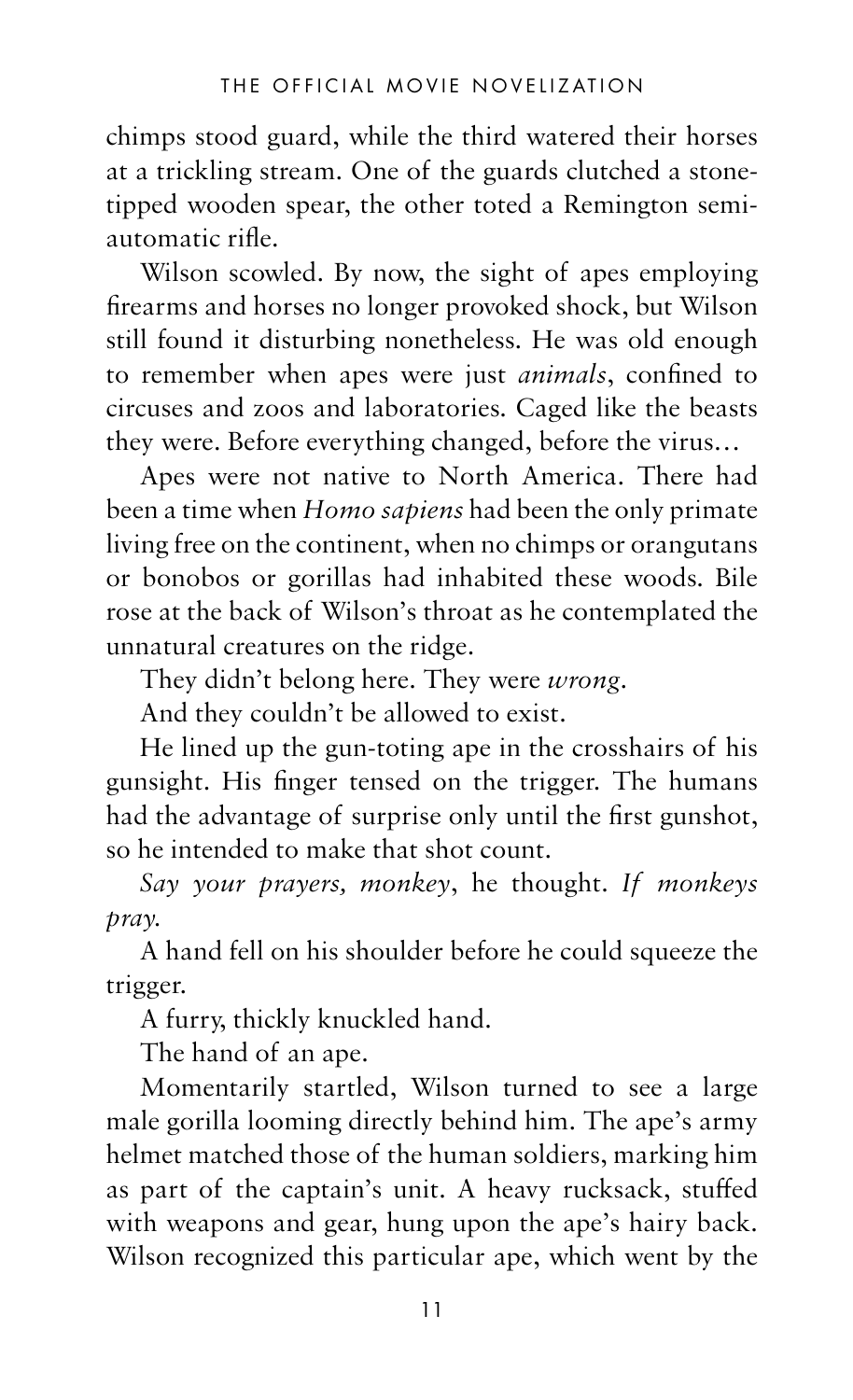name of "Red" because his thick black fur had a slightly reddish tinge. Red was an ugly bastard, but clever enough to know his place—and to come in handy sometimes.

*What?* Wilson asked silently, interrogating the gorilla with his eyes.

Red pointed up.

Craning his neck back, Wilson peered at the verdant canopy overhead, where another helmeted ape crouched furtively in the branches, looking very much at home high above the ground. Not for the first time, Wilson envied the apes' natural gift for climbing, and resented them for it.

*Evolution made humans soft. We're paying for that now.*

He made eye contact with the chimp in the tree, who pointed at the ridge where the three apes were loitering. Looking back at the ridge, Wilson wasn't sure at first what the chimp was seeing from his elevated vantage point. Just the three hostiles they had already spotted, or something else?

*What am I* not *seeing?*

It took him a moment but then he spotted it: a long, low trench wall made up of heavy logs and stones, artfully concealed by overlapping layers of leaves and branches that put the soldiers' own crude attempts at camouflage to shame. The leafy cover blended smoothly with the surrounding wilderness, hiding the wall from view unless you were actively looking for it.

*Well, I'll be damned*, Wilson thought. *Those sneaky kongs.*

Heaven only knew how many more hostiles might be hiding behind the concealed fortifications. The sharp-eyed chimp in the tree had definitely earned his rations for the day; Wilson and his soldiers had practically walked right up to the wall without seeing it. That could have been a fatal mistake.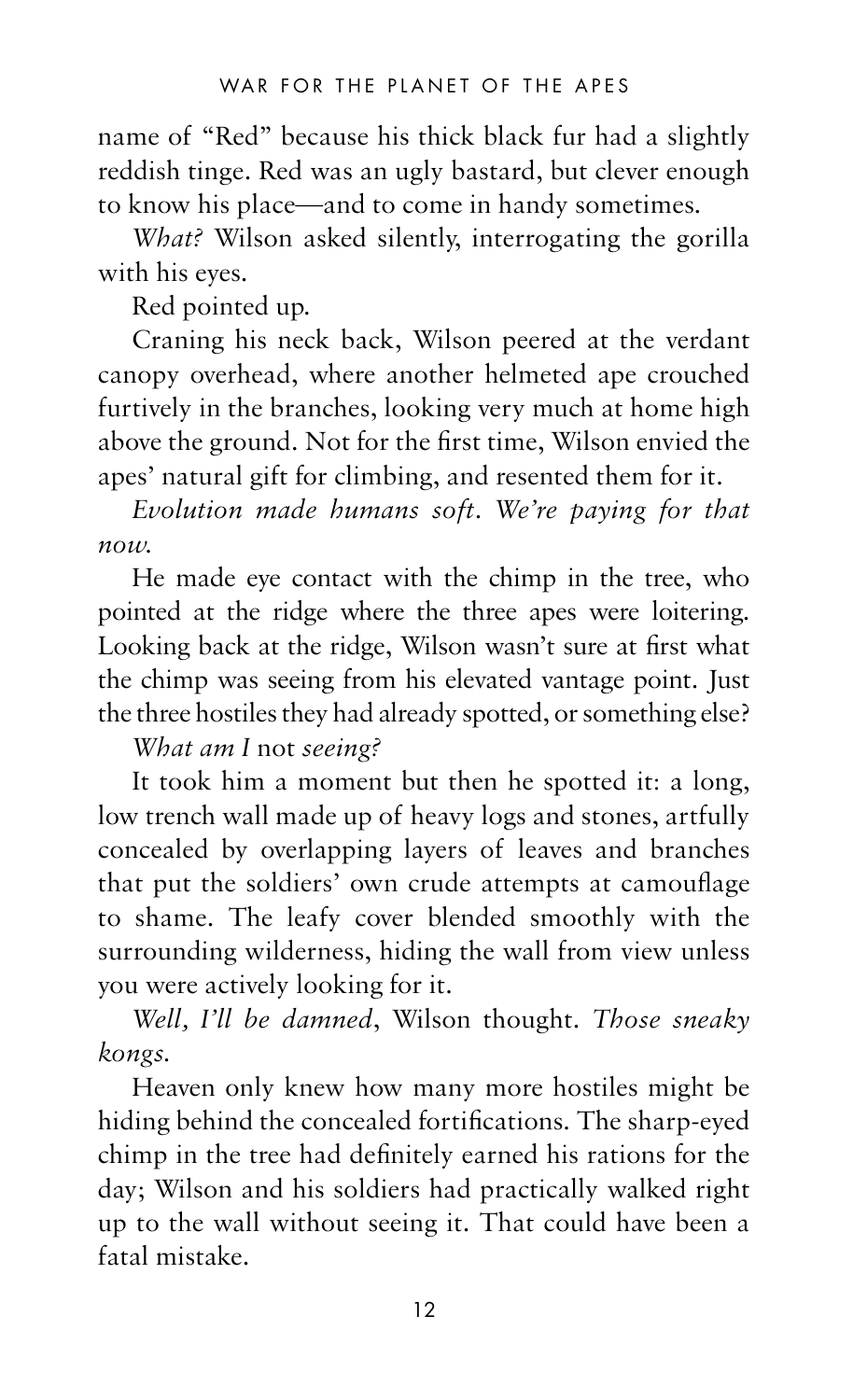#### THE OFFICIAL MOVIE NOVELIZATION

### *Good thing our own monkeys were on the ball.*

Wilson nodded at Red, acknowledging the timely alert, before deciding that he ought to notify the Colonel of their discovery. A wireless communications headset was affixed to the captain's helmet; he clicked it on and whispered into the mike.

"Echo two-six to command. Colonel, we have eyes on three kongs in the north woods. A couple of our donkeys think there are others here, too." He kept his voice cool and controlled, despite his growing excitement. "Maybe this is it, maybe the base is near."

*Two years*, he thought. *Two years we've been slogging through the woods, trying to track these damn dirty apes to their lair. Have we finally got a bead on them?*

The Colonel's voice replied via the headset, speaking too softly to be heard by anyone else, including Red, who remained close at hand. Wilson listened attentively.

"Yes, sir," he responded. "Copy that. Over."

Clicking off, he waved up more soldiers from the rear. They reacted with admirable speed and efficiency, fishing additional arms and ammo from the bulging rucksacks carried by Red and two other apes, who obediently accepted their role as pack mules. Chimpanzees were known to be seven times stronger than the average human, which made them useful as porters as well as scouts.

*Too bad they stink like hell*, Wilson thought.

"You!" he said to one of the apes in a low voice. "Over here."

The chimp loped over to the captain on all fours, walking on his knuckles as well as his bare feet. Wilson frankly preferred to see apes moving like quadrupeds instead of walking on two legs like humans; they were less creepy that way. He extracted an M79 grenade launcher from the ape's pack. The "bloop gun" resembled a stubby,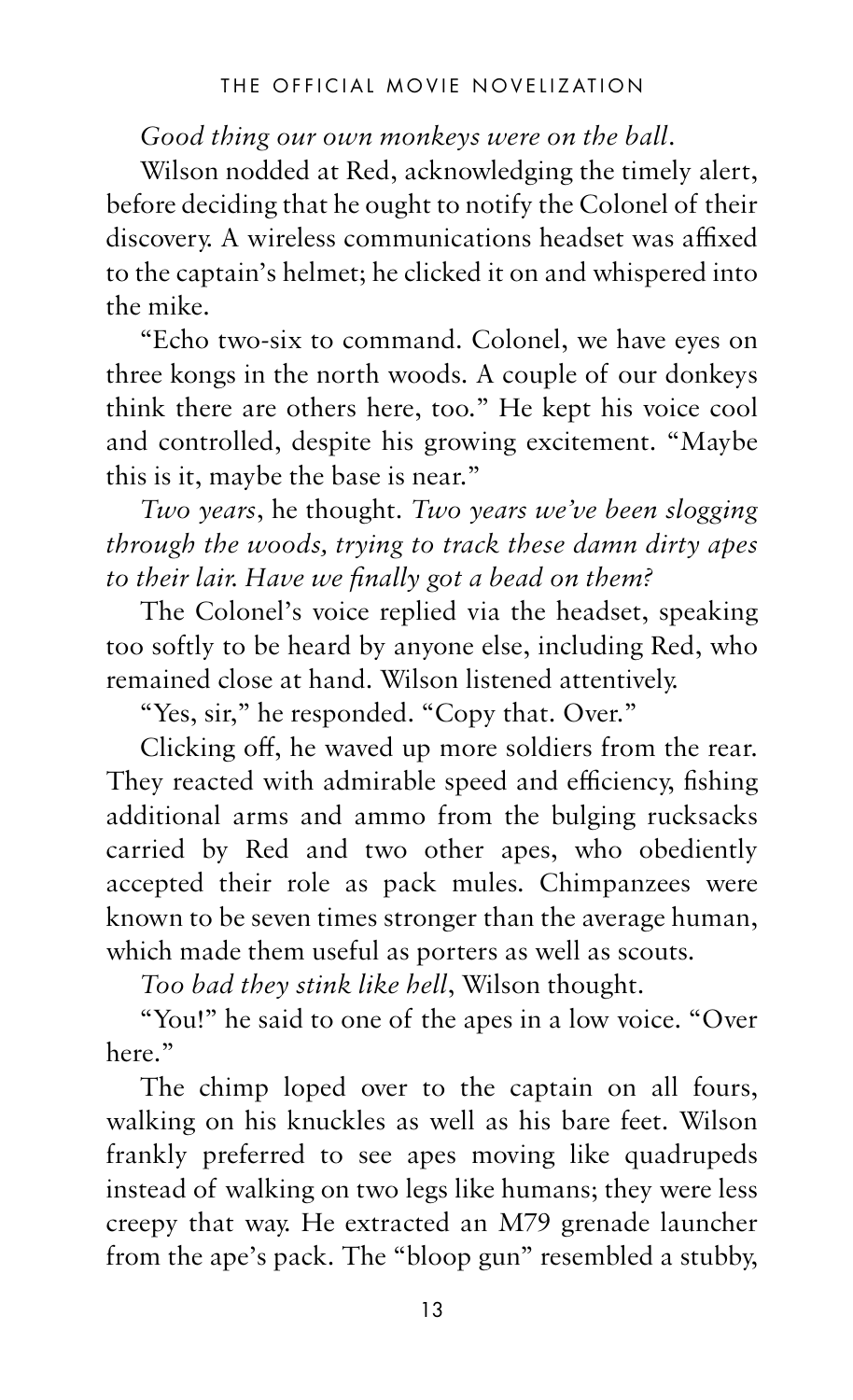sawed-off shotgun. He swept his gaze over the troops under his command, picking out one of his best marksmen.

"Preacher," he said.

A young soldier crept forward to join the captain, tightly gripping a loaded military crossbow. Preacher was a fresh-faced Latino youth still in his teens; Wilson wondered how much Preacher even remembered of what life used to be like, back when humanity ruled supreme over the planet. Like so many young men and women these days, he had come of age in a world turned upside-down. In a reality that still worked the way it was supposed to, he'd be worrying about prom and graduation now, not hunting upstart monkeys who thought the future belonged to them. The apes—and the Flu—had robbed Preacher of the life he should have lived. And not only him, but an entire generation of men and women.

*Time for payback*. Wilson indicated the three apes on the ridge. "The one with the gun," he specified.

Preacher nodded and readied his weapon. The captain did the same, aiming the loaded grenade launcher at the hidden trench wall. Behind them, the rest of the unit prepared themselves for combat. Gleaming bayonet blades, thirsty for simian blood, were affixed to rifles. Safeties were unlocked.

Wilson steeled his features, betraying no sign of fear or trepidation. His jaw was set in determination, the better to inspire the brave men and women under his command. All eyes were on the captain as he silently counted down with his fingers.

Three… two… one!

Preacher fired his crossbow. A twenty-inch carbon bolt struck the armed chimpanzee in the chest, killing him instantly. He toppled over into the trench behind the wall, much to the shock of his two companions, who barely had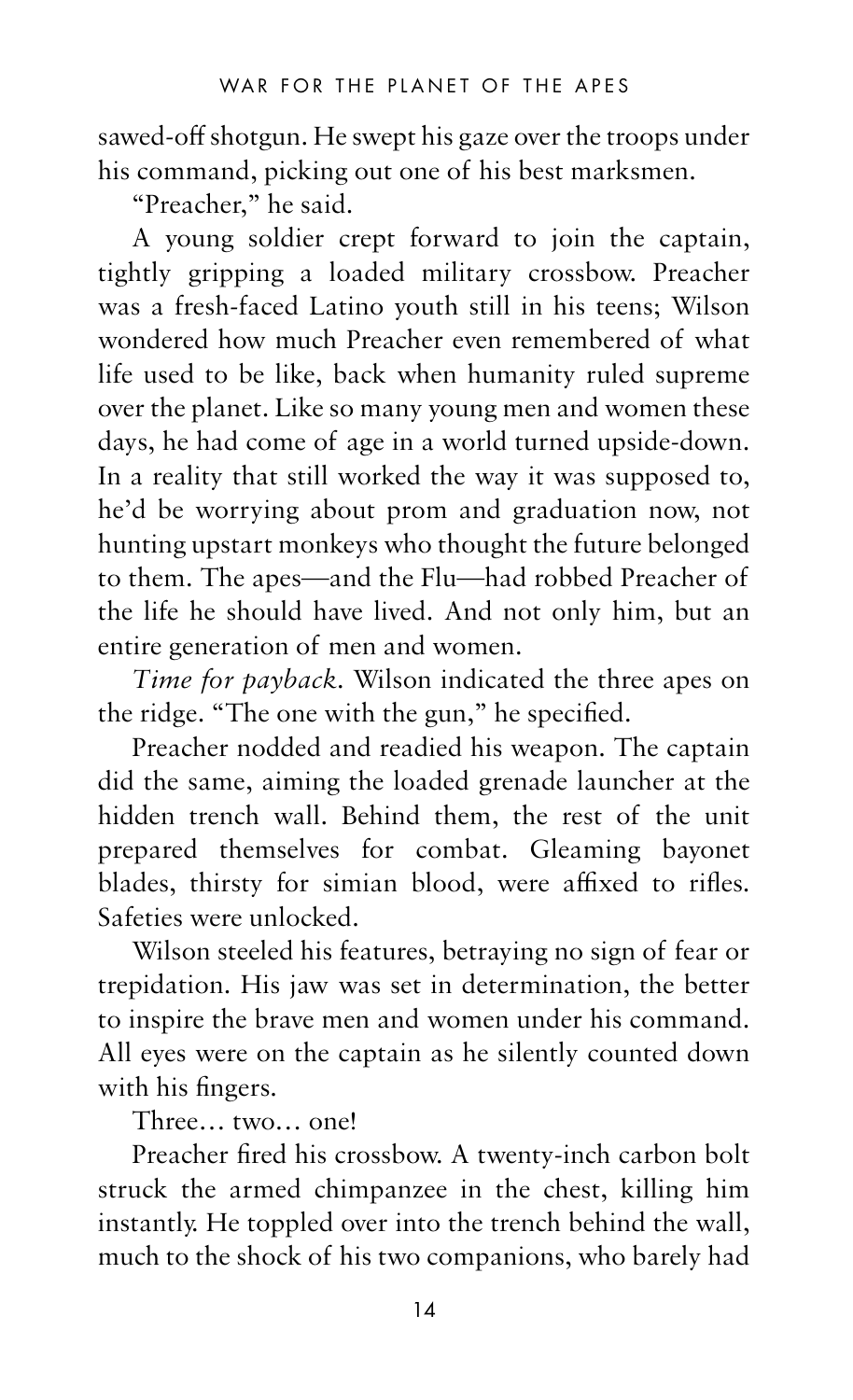time to react before Wilson fired his own weapon. A pair of 40 mm grenades screamed across the woods and slammed into the apes' fortifications, exploding on contact.

A fiery orange and yellow detonation blew the wall apart, sending chunks of rock and timber flying, along with the bodies of the closest apes. Scores of stunned and injured apes also spilled from the open trench behind the breached wall. Gorillas, orangutans, bonobos, and chimpanzees, many of them bleeding and broken, tumbled down the slope onto the smoking rubble, while losing their grip on their weapons. Guns, spears, bows, and arrows were strewn about like fallen leaves and branches, of little use to the embattled apes. Crackling flames and acrid white fumes added to the chaos. The echoes of the explosions rang in Wilson's ears. Wounded apes screamed in fear and agony.

*You had it coming*, the captain thought.

The other soldiers opened fire on the apes before the animals had a chance to regroup or retaliate. A deadly hail of bullets tore into hairy hides. Arrows struck home in target after target. A fat-faced male orangutan, his shaggy orange coat now streaked with bright wet splashes of red, staggered to his feet, only to be brought down by another bolt from Preacher's crossbow. More grenades arced through the air and into the exposed trench. Deafening explosions rocked the hillside, and frantic birds and small animals fled in terror. The wind carried the unmistakable odor of war back toward Wilson and his troops. He breathed it in deeply.

*You smell that, monkeys? That's the smell of mankind taking back our future.*

Further up the ridge, above the trench, the two surviving chimps overcame their shock. They leaped back onto their horses and wheeled them about, attempting to escape up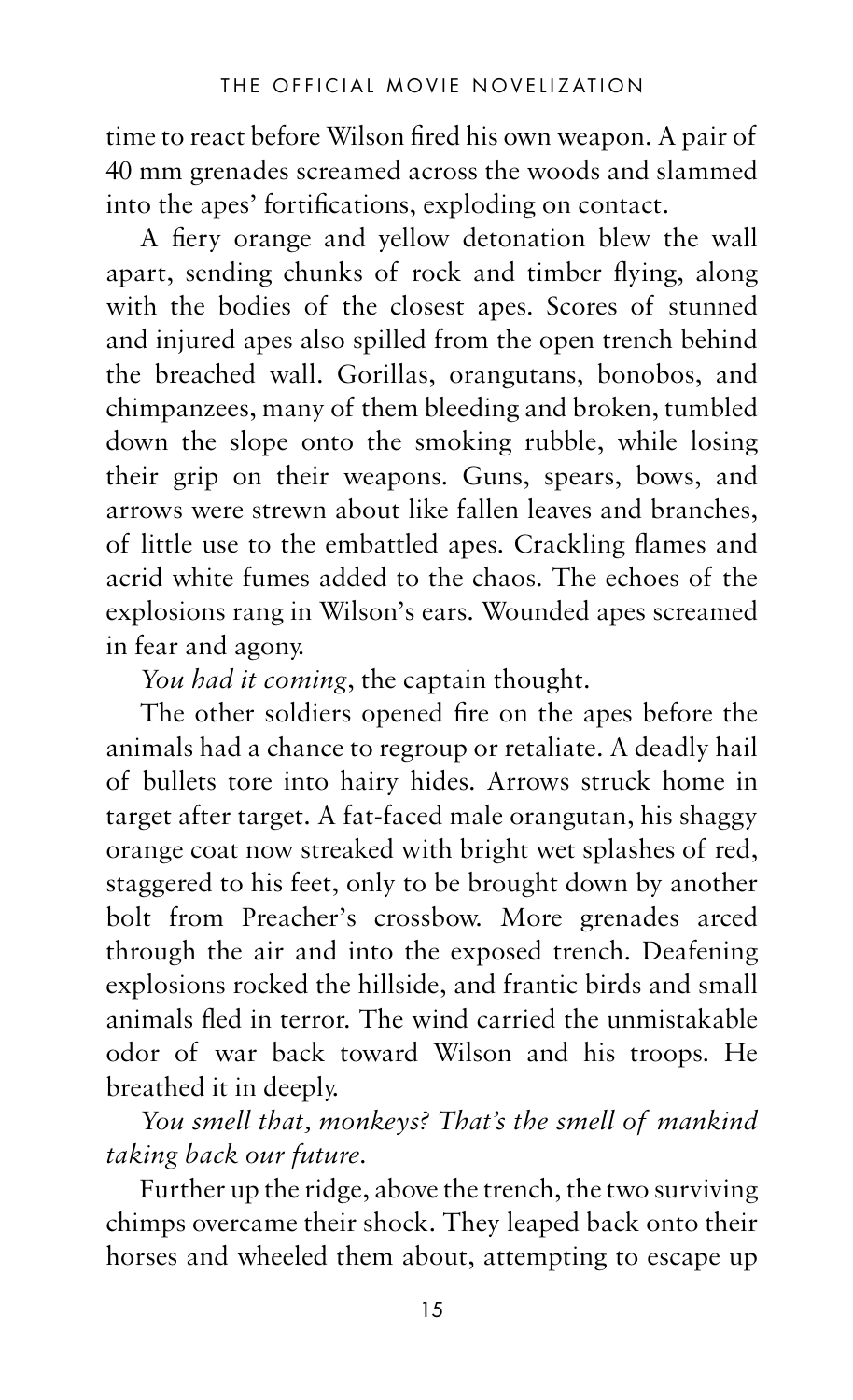the wooded slope behind them, but a sniper nailed one of them in the head. The ape, which had been watering the horses only moments ago, fell from his horse and crashed to the ground, leaving only a single chimp on horseback: the sentry with the spear. Digging his heels into his mount's side, he galloped up the hillside, screeching in warning. Rising smoke aided his escape as he disappeared into the trees and the distance. Wilson frowned, but consoled himself that one lone chimp didn't matter in the long run.

*Let him run*, he thought. *The rest of these monkeys won't be so lucky.*

"Come on!" he shouted to his troops over the din of battle. After slinking covertly through the woods for hours, afraid to even breathe too loudly, it felt good to give voice to their righteous fury at last. Eager to press their advantage, he led the charge up the hill toward the stricken enemy. Whooping and shooting, his soldiers chased after him, hyped up on adrenaline and the promise of victory. They fired at will at the shell-shocked apes. Caught offguard and off-balance, the besieged animals didn't stand a chance.

*Serves them right*, Wilson thought, *for thinking these woods belong to them.*

"Let 'em have it!" he shouted. "No prisoners!"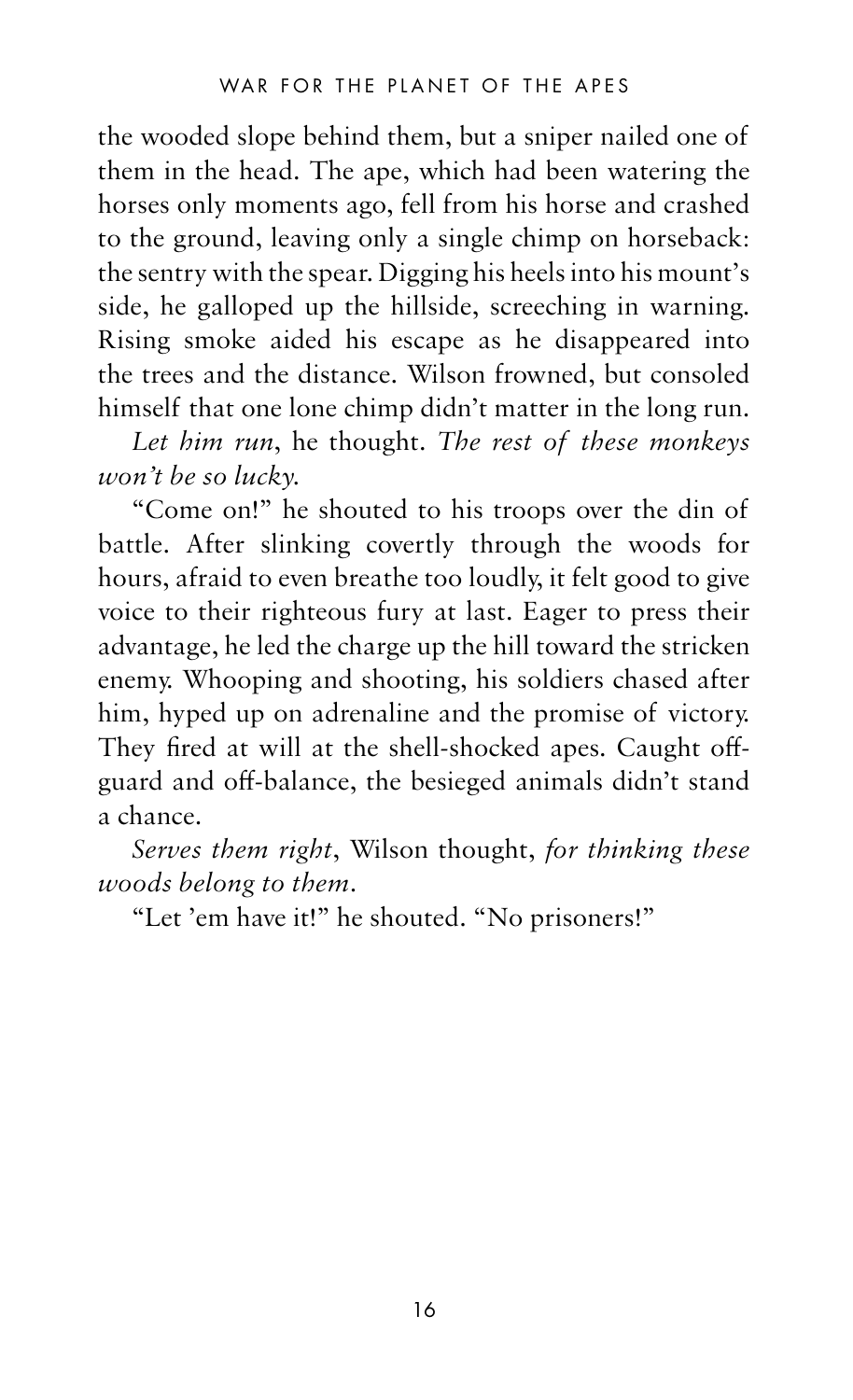**2**

Spear was not just the chimpanzee's weapon of choice; it was his name. Even as a child, almost as soon as he could climb, he had fearlessly hurled himself through the air from branch to branch and tree to tree, so the name "Spear" had found him as surely as a javelin striking its target. Now he wished he could truly fly like a spear instead of merely pushing his horse to gallop more swiftly than it ever had before.

*Faster*, he urged the horse. *Faster!*

The horse raced through the woods, its hooves pounding against the forest floor and tearing up great clods of earth in its headlong flight from the screams and gunshots and explosions behind them. It wove expertly between the trees and leapt over rotting logs and brambles. Riding bareback, holding on tightly to the horse's reins, Spear spurred his steed on although this was hardly necessary; the horse wanted to escape the slaughter just as much as its rider did. Spear screeched at the top of his lungs, desperate to sound a warning. He couldn't believe how quickly the humans had come upon them. One minute he had been standing guard with his companions, not truly anticipating any danger; the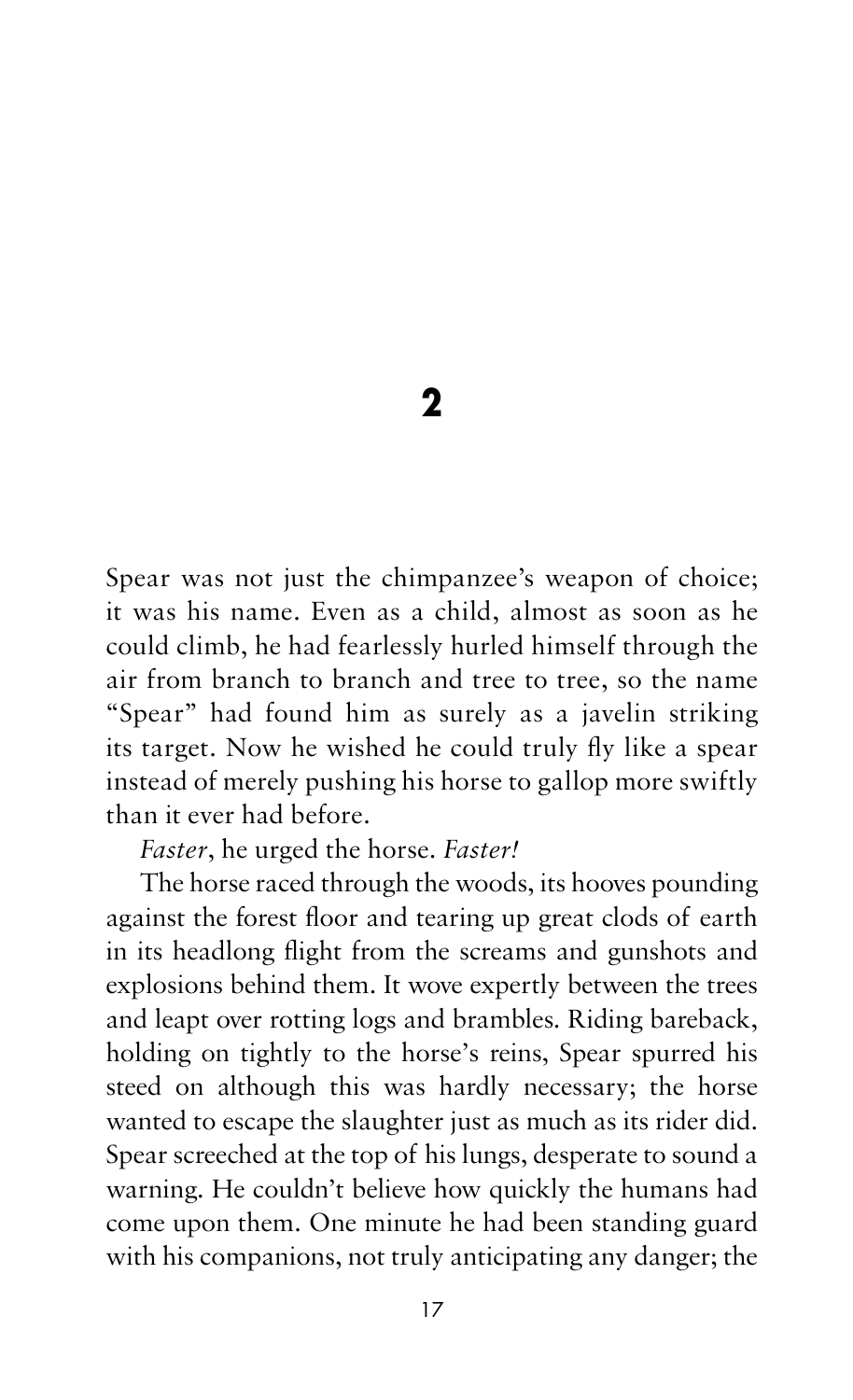next, his friends were dead, the wall was breached, and all was blood and flame and smoke and death.

The tribe needed to be warned. *Caesar* needed to be warned.

More gunshots echoed through the forest behind him. Spear prayed that his fellow apes had rallied and were returning fire at least. It seemed to him that the noise of the battle was following him instead of receding as he galloped away from the fighting; could that mean that a retreat was underway, with any surviving apes shooting back at the humans' relentless onslaught as they attempted to escape?

Spear wanted to think so.

His frantic screeches warred with the pounding of the horse's hooves. Spear feared that none would hear him in time, but then his desperate shrieks were answered by a rising chorus of simian screeches and hoots coming from up ahead and growing louder by the moment.

*Yes!*

Hope flared in his chest. Pulling back on the reins, he brought his horse to a sudden stop. Lather dripped down the horse's heaving sides. It strained at its bit, desperate to keep running from the massacre and rearing up on its hind legs. Spear tightened his grip on the reins and clung to the horse with his legs to avoid being thrown.

*No*, he thought. *Wait… wait!*

He peered through the trees ahead. His spirits soared as, heralded by the thunder of hooves, an entire company of mounted ape soldiers came riding toward him, armed for combat. The charging cavalry was composed of every species of great ape, united to defend their endangered colony, and seemed almost as numerous as the trees they rode out of. Spear was impressed at how quickly the cavalry had mobilized in response to his cries. Caesar had trained his forces well.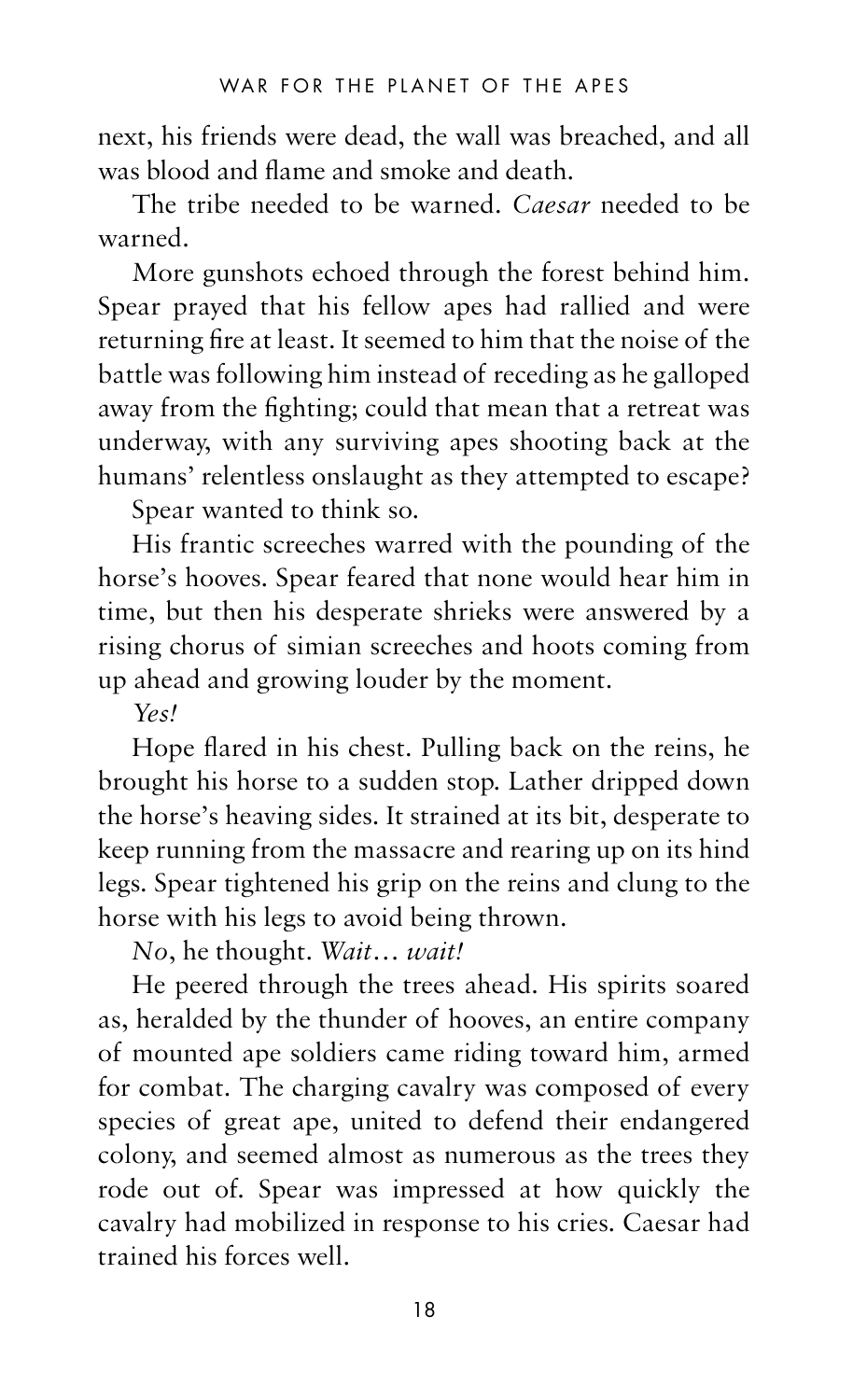And with good reason.

Spear grinned at the reinforcements. Thick black hairs bristled along his back and shoulders in an aggressive display, making him appear even bigger and more intimidating than he actually was. He bared his canines. *No more retreating*, he vowed. *No more running from the humans.* The teachings of Caesar filled him with pride and courage.

### *Apes together strong.*

Screeching in fury, he turned his horse back the way it had come. He raised his spear high and pointed it toward those he had left behind to face the guns and malice of the enemy. More apes on horseback poured out of the hills and joined in behind him, charging down the wooded slope toward their implacable foes.

Humans had begun this attack, but apes would end it.

The battle of the hill raged on as Preacher fought alongside his unit against the retreating apes, who were not going down as easily as he had hoped. Preacher had seen combat before, but nothing this fierce. Enemy fire targeted the humans as they chased after the apes, intent on wiping out every last one of the monkeys despite the bullets and spears and arrows flying every which way. Bodies, both human and simian, littered the forest floor, while the moans and whimpers of the wounded were disturbingly hard to tell apart. Panic nibbled at Preacher's resolve, but he was no deserter. Taking shelter behind the trunk of a massive redwood, he fired shot after shot from his crossbow, drawing fresh bolts from the quiver at his hip. His shots hit more often than they missed, bringing down one ape after another. Frantically reaching for another bolt, he was dismayed to find his quiver empty.

How had he gone through his supply so fast?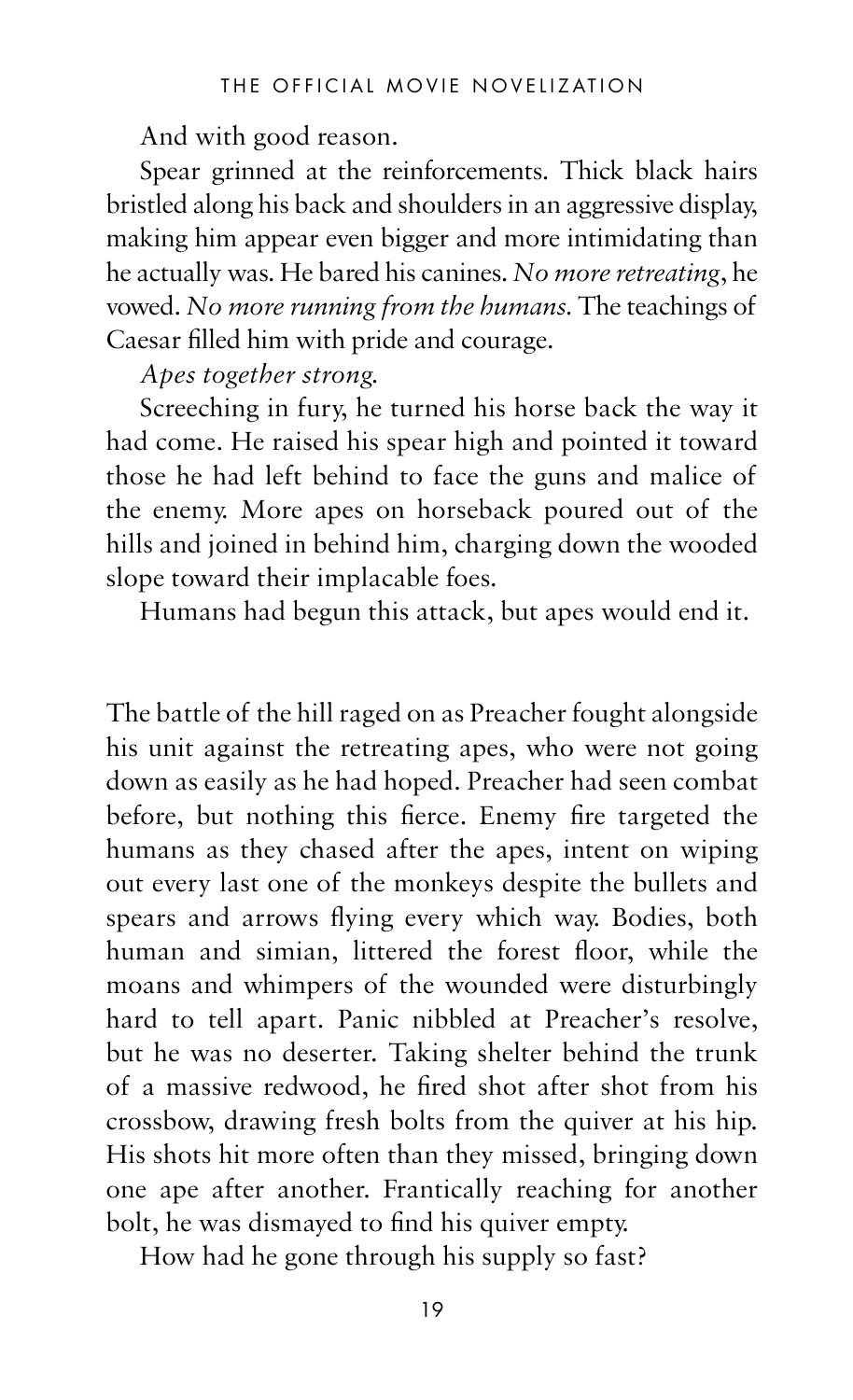His eyes searched anxiously for Red, who, along with the other donkeys, had fallen back to keep out of the line of fire. Preacher shouted at the gorilla.

"Reload!"

Red hurried toward him on all fours, bearing his heavy pack of gear. Preacher hurriedly retrieved a fully loaded quiver from the rucksack and discarded the empty one. Grateful for the gorilla's prompt response, he nodded at Red, only to see that the ape was looking past him at the front lines of battle, where the retreating apes were being cut down by the soldiers' guns and arrows. Gorillas just like Red were dead and dying upon the hillside, bleeding out onto the greenery. Red watched the slaughter with cold brown eyes and a stony expression that offered no hint of what was going through that clever monkey brain of his.

*How does he feel about this?* Preacher wondered. *Guilty about betraying his own kind? Or is he just glad to be on the winning side?*

If the bloodshed troubled Red, his face held no evidence of it.

Preacher strapped on the fresh quiver and cautiously stepped out from behind the tree trunk, ready to rejoin the fray. Red tagged along with him, but they only got a few steps before a startling sight drew their gazes upward.

Two—no, three—trails of spiraling white smoke hissed through the air high above their heads. The vaporous streamers arced through the cold gray sky before smacking to earth and rolling across the ground toward Preacher and his comrades, spewing thick, billowing fumes everywhere. The young soldier gasped out loud, uncertain what was happening but knowing already that it wasn't anything good. He shared a confused look with Red, who appeared to be just as surprised and disoriented by the smoke.

*What the hell?*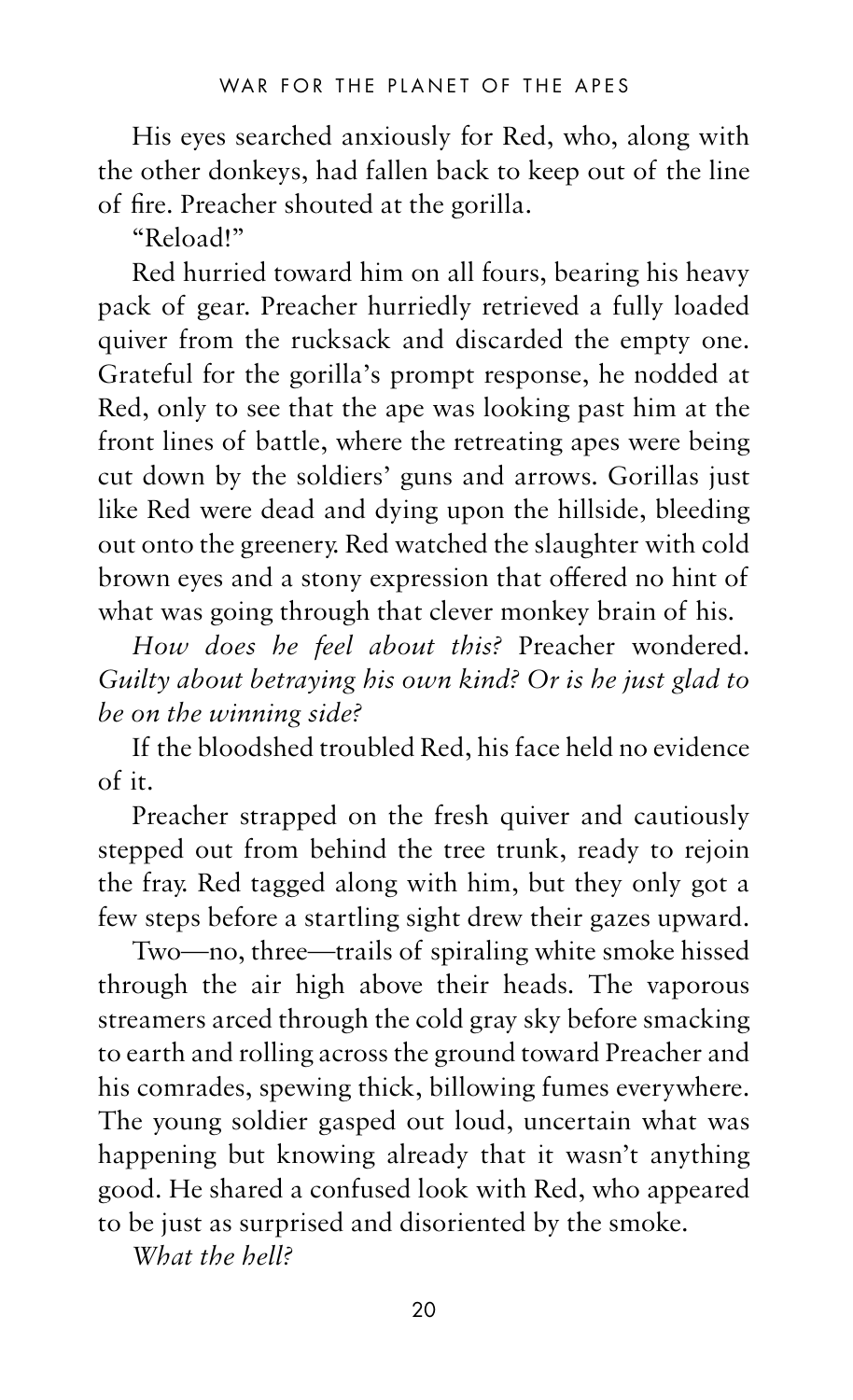His crossbow armed and ready, Preacher looked around fearfully, but dense, opaque smoke had hidden his sight lines, taking away his targets. He couldn't fire his weapon for fear of hitting a human instead of an ape.

And then he heard it: the thunderous pounding of hooves. Many, many hooves.

*Oh crap*. Preacher's mouth suddenly went as dry as the Mojave as he remembered the chimp that had gotten away on horseback earlier.

*That's not just one monkey on a horse.*

The ape cavalry thundered down the slope, charging from the woods above the breached fortifications. Riders with slings hurled another volley of crude smoke bombs over the heads of the retreating apes, causing a second wave of fuming missiles to smack down amidst the human invaders, fomenting confusion. At the forefront of the cavalry, Spear relished the soldiers' obvious surprise and disarray. It was not enough to make up for all the death and carnage the humans had brought to the forest, but it was a good start. The faces of his murdered friends were still fresh in Spear's memory and his hackles bristled in rage.

*We've only begun to make them pay*, he thought. *If they thought they feared apes before…*

The riders met the tide of fleeing apes, who were in woeful shape. Spear was shocked and angered by how severely the survivors' ranks had been thinned, and by the number and extent of their injuries. Maimed and bleeding apes, many who would bear the scars of the humans' sneak attack for the rest of their days, scrambled madly away from the massacre. A wounded chimpanzee clung to the back of a limping gorilla, who sported ugly burns and cuts of his own. Another ape cradled a broken arm against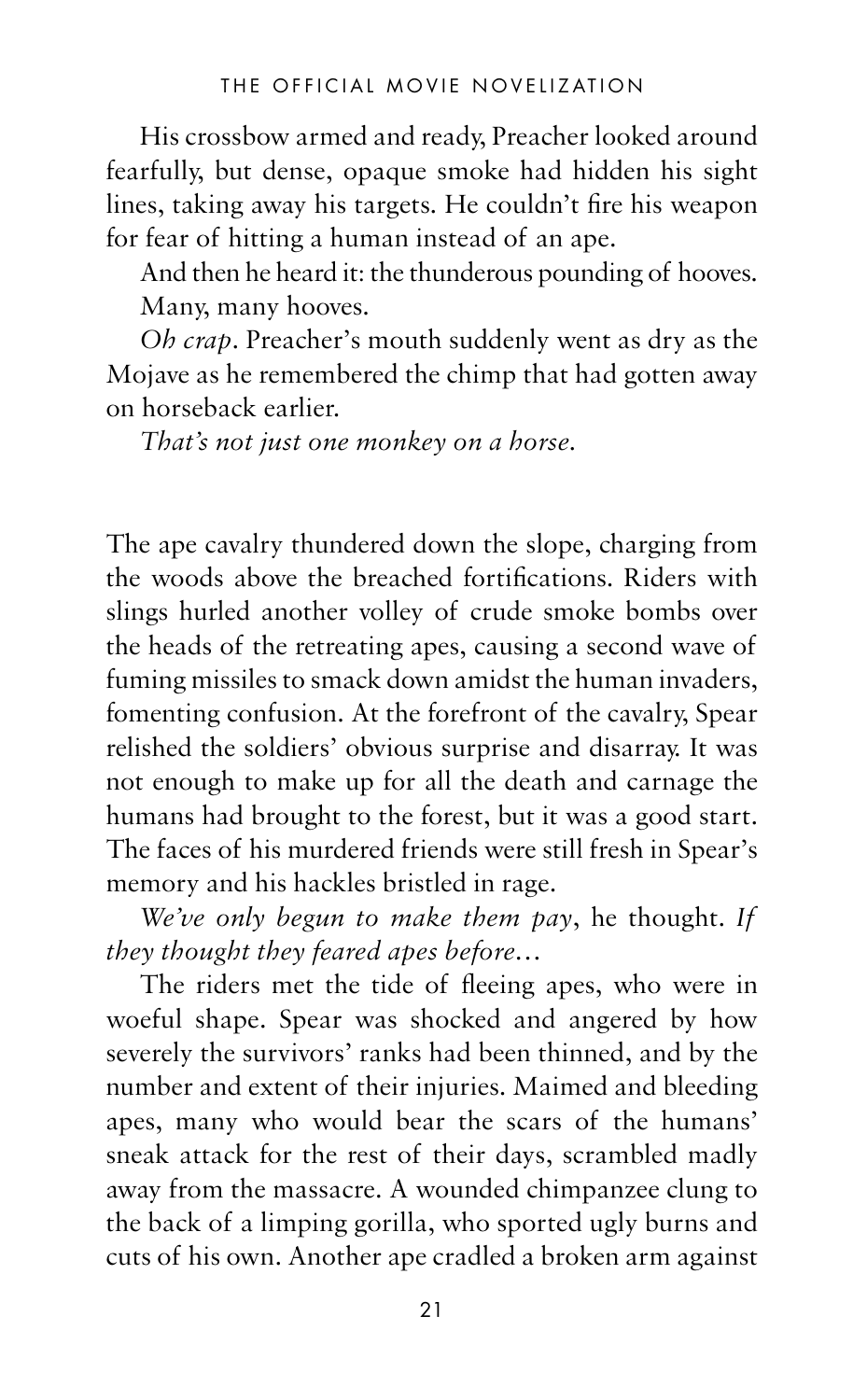his chest as he was forced to flee on only three limbs, and an orangutan winced in pain with a crossbow bolt wedged in his side; one of his bulging cheek flaps was shredded to ribbons. More able-bodied apes took to the trees, firing back at the humans with guns and bows. Spear admired their valor, even as he thanked providence that he and the cavalry had arrived before it was too late.

*We will save our brothers*, he thought, *and avenge the fallen!*

He screeched loudly to break through the clamor. Raising his spear high, he watched with pride as the panicked apes halted their retreat. Fear faded from their faces as they spied the cavalry and realized that they were no longer outnumbered. Panic gave way to fury as all that were able turned back toward the humans and bared their teeth. Simian war cries rose in savage chorus.

Spear's heart swelled. Lowering his spear, he spurred his steed forward, leading the charge. Enraged apes ran back toward the smoke-filled battlefield, alongside the charging cavalry.

The humans would wish they had stayed far away from these hills.

*We're screwed*, Preacher thought. *Big time.*

Along with the rest of his unit, he stumbled blindly through the smoke, unable to see more than a foot in front of him. The harsh fumes stung his eyes and invaded his throat and lungs, leaving him coughing and gasping for breath. Clutching his crossbow, he turned in circles, unsure from which direction danger might be coming. Watery eyes searched in vain for targets to shoot at. Angry shouts and curses filled the woods as he heard the other soldiers raging against the smoke, bumping into trees and each other. Red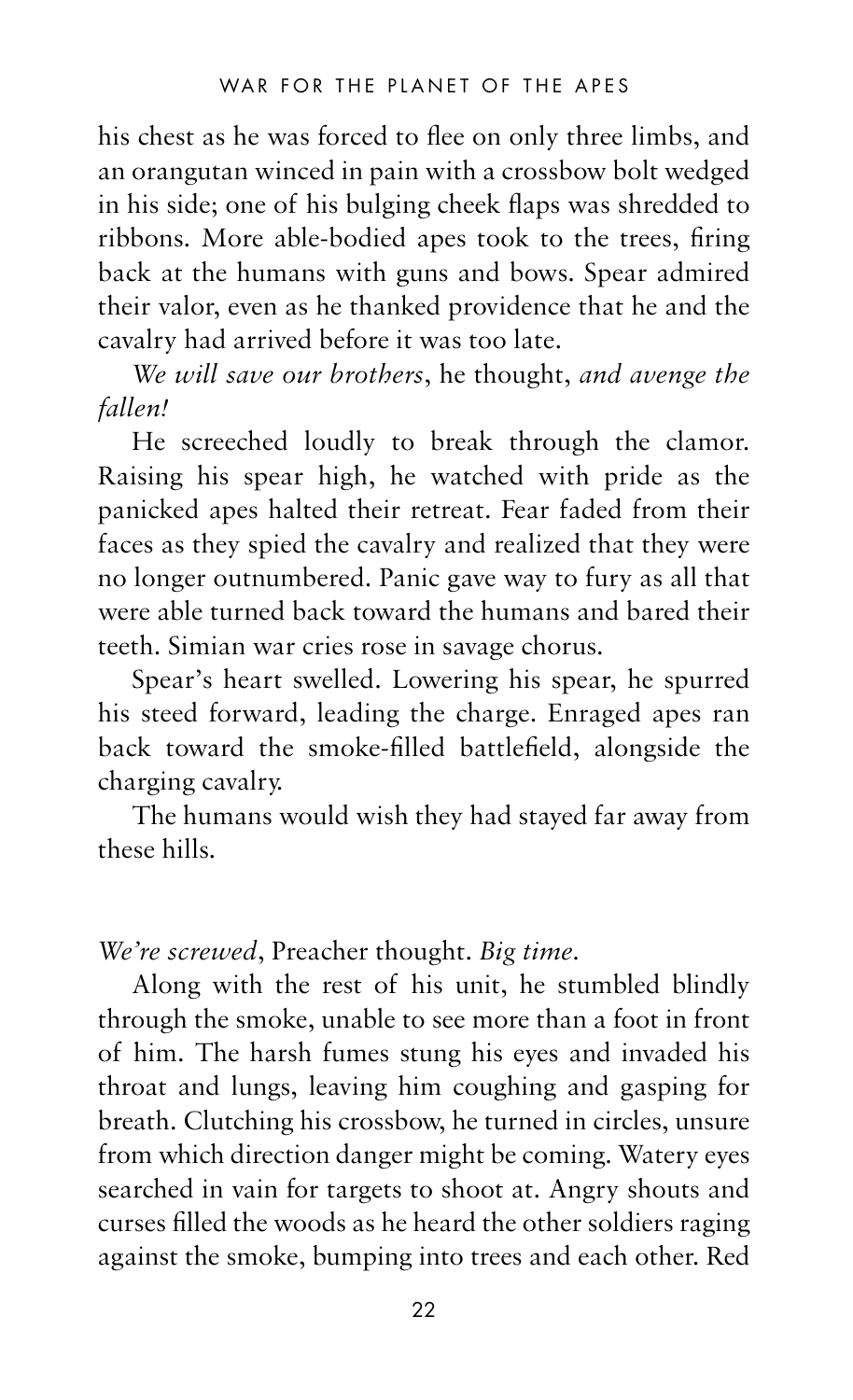and the other donkeys screeched and jabbered in alarm. Preacher wondered if they regretted switching sides.

*I would if I were them.*

The thunder of hooves grew louder and more frightening. A sudden whistling noise drew his gaze upward in time to see a torrent of wooden spears and arrows raining down on them. Screams erupted all around him. Dimly glimpsed figures, barely more than vague silhouettes in the smoke, hit the ground and didn't get back up again. And still the lethal missiles kept plummeting from the sky, claiming new victims. A stone-tipped spear struck the earth right at his feet, causing him to jump backwards into the hard, unyielding tree. The back of his helmet smacked into the trunk hard enough to hurt, but Preacher barely noticed the impact. He felt like he was trapped in some hellish limbo where death struck at random and without warning. He couldn't believe how quickly the tide of battle had turned against them.

*We were winning, damn it! We had them on the run…!*

Another scream came from only a few yards away. An agonized voice cried out hoarsely.

"RETREAT!"

Preacher had no idea who had issued the order, but he didn't have to be told twice. Ducking low to present a smaller target, and half-expecting to be skewered at any moment, he ran for his life. A moss-covered log blocked his escape and he dived over it, seeking cover, only to find himself tumbling headfirst down a steep slope into a ditch. He landed hard, the breath knocked out of him, blurry eyes peering up at the trees towering high above him. Part of him wanted to just keep lying there, to close his eyes and hope the battle moved on without him, but the terrifying prospect of being left behind in the ape-infested woods was enough to convince him that he needed to keep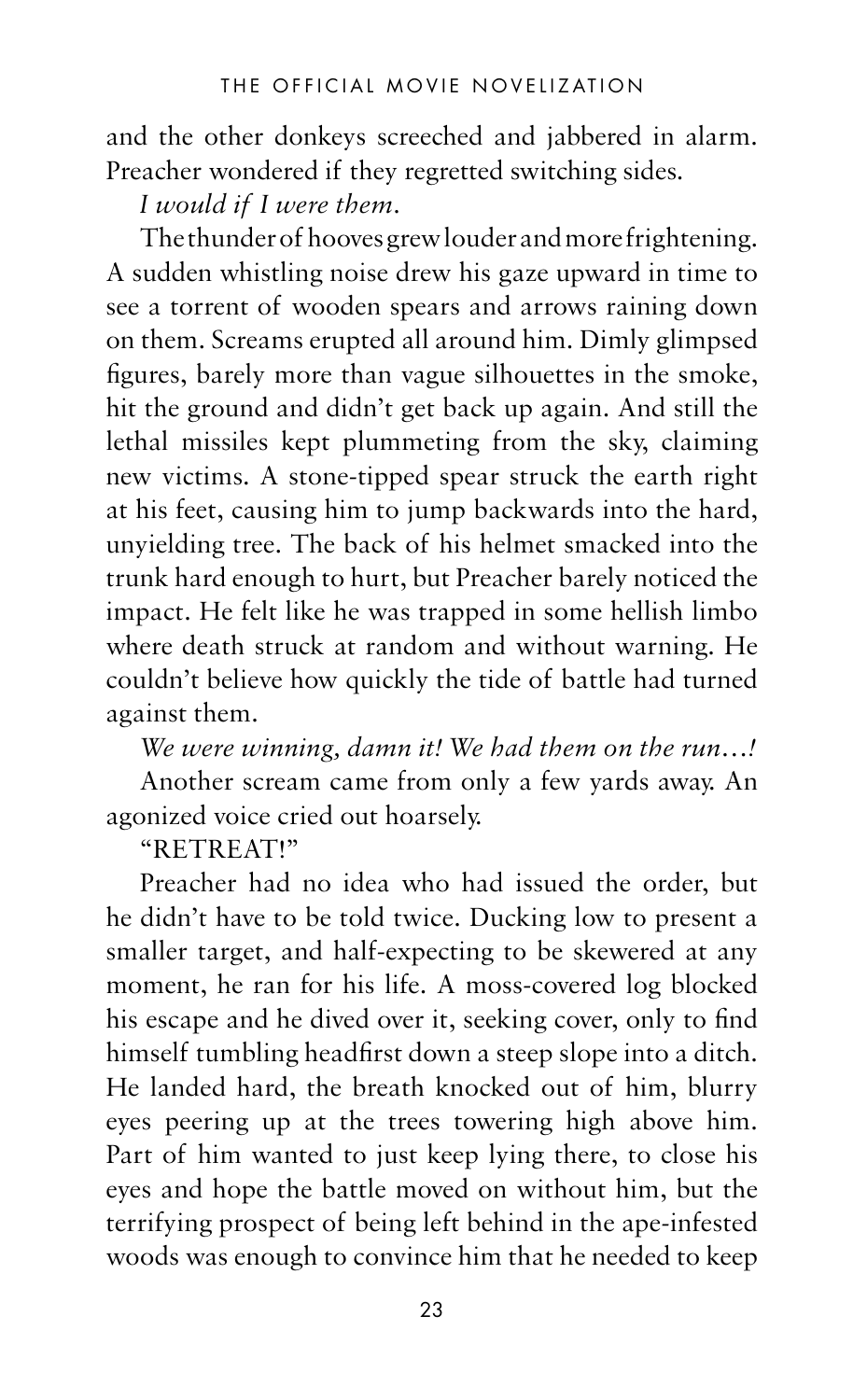moving. He lifted his head to orient himself.

Dead eyes looked back at him.

Preacher bit back a scream as he found himself face to face with the captain's lifeless body, just one of several dead soldiers lying in the ditch, which now resembled a mass grave. Preacher recognized all of the corpses: Ward, Chambers, Chavez, Robbins, Shimoda. An arrow pierced the captain's throat. Glassy eyes stared blankly into oblivion.

The apes had killed him. The apes had killed all of them.

Preacher feared that he was as good as dead, too. Down in the grave with his fallen comrades, he could hear the apes drawing nearer. They screeched and hooted at each other like the animals they were. Agitated horses neighed and whinnied. Gunshots sounded far too close by, a sign that the battle was still underway, or were the apes simply picking off the last few humans? Preacher wondered briefly if Red and the other "good" apes had gotten away, then wondered why he cared.

For all Preacher knew, he was the only human soldier left.

He groped about for his crossbow, which he'd lost rolling down the hill, but couldn't find it. Most of the bolts had fallen out of the quiver as well, leaving him more or less unarmed. He didn't want to die like this, alone in the woods with no one but the dead to share his final moments. Fear threatened to override his training, but he tried to hold himself together even though he was shaking like a leaf. He reached out trembling hands and pried the captain's headset from the corpse, which was still warm to the touch. The dead man's blood stained his fingers.

*Sorry, Captain*, he thought. *I need this more than you do now.*

He hoped to God that the equipment was still working.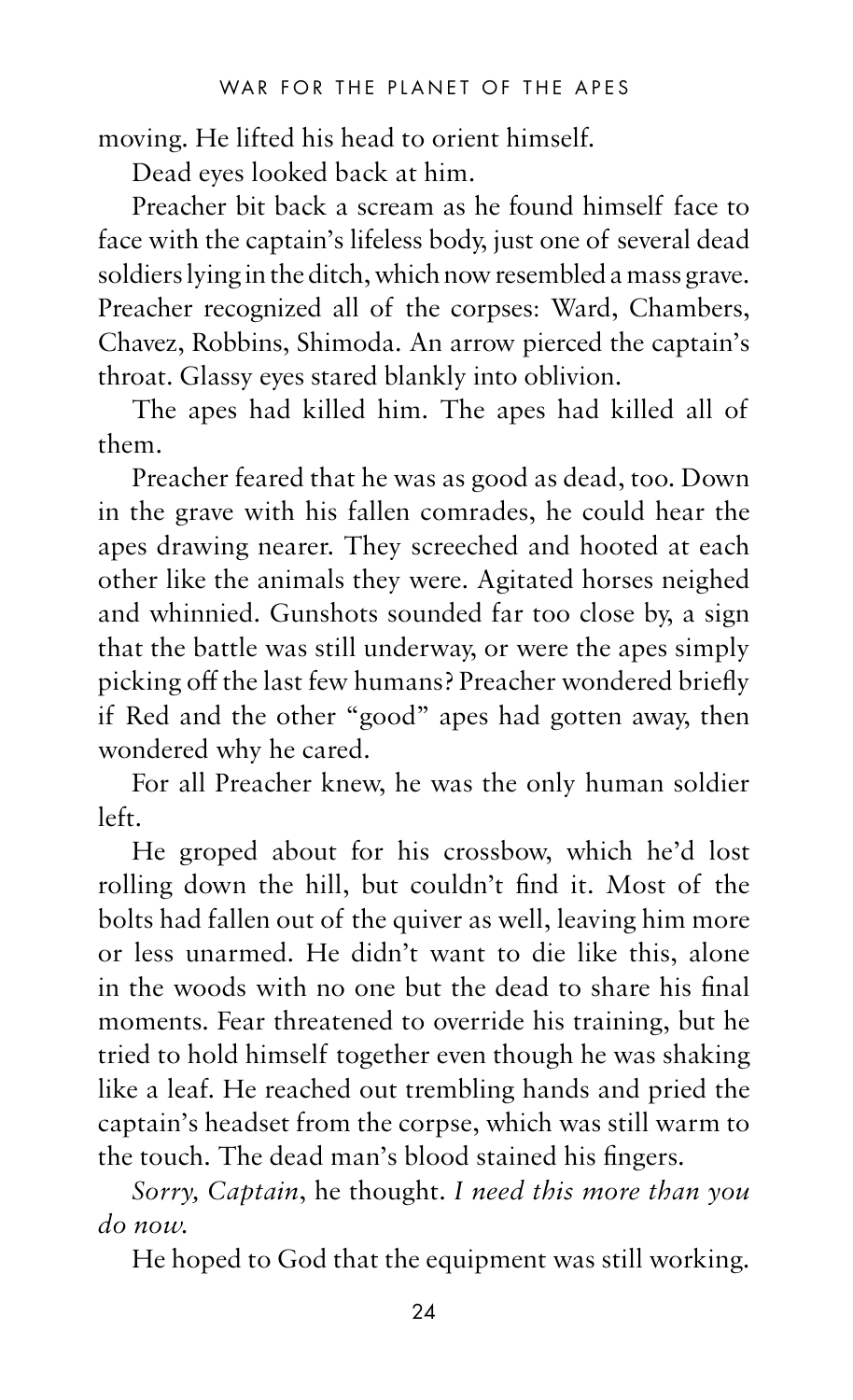Grimacing, he put on the headset and powered it up. "Colonel? Colonel, do you copy?"

Static crackled in his ears, crushing his hopes. An endless, excruciating moment passed before a calm, authoritative voice responded. Preacher gasped in relief as he recognized the familiar cadences of his commanding officer.

*"Who is this?"* the Colonel asked.

Preacher's mouth was dry. He somehow worked up enough spit to speak.

"Preacher… it's Preacher, sir."

He had no idea if the Colonel knew him by name. He was nobody important, just another grunt in the war.

*"Where are you, soldier? I need your position."*

"I don't know!"

The Colonel's voice remained steady, reassuring. *"What do you see?"*

Preacher wasn't about to lift his head out of the ditch just to report that he saw some trees and bushes. His own voice quavered, nearly cracking under the pressure. What if the apes heard him, too?

"I can't see anything! We lost a lot of men, sir. The captain is dead!"

The Colonel seemed to take a moment to process that intel. *"You're in command now."*

"Command, sir?" Preacher tried to make the Colonel understand. "I think it's just me by myself now!"

The apes were definitely closer. He could hear them stomping through the brush toward him. Preacher peered up, waiting tensely for an ape to come into view. He knew his time was almost done.

"Sir, I don't think I'm gonna make it." His throat tightened, overcome with emotion. Bad enough to die young fighting a winning battle, but to go down in defeat at the hands of an ape, without even accomplishing the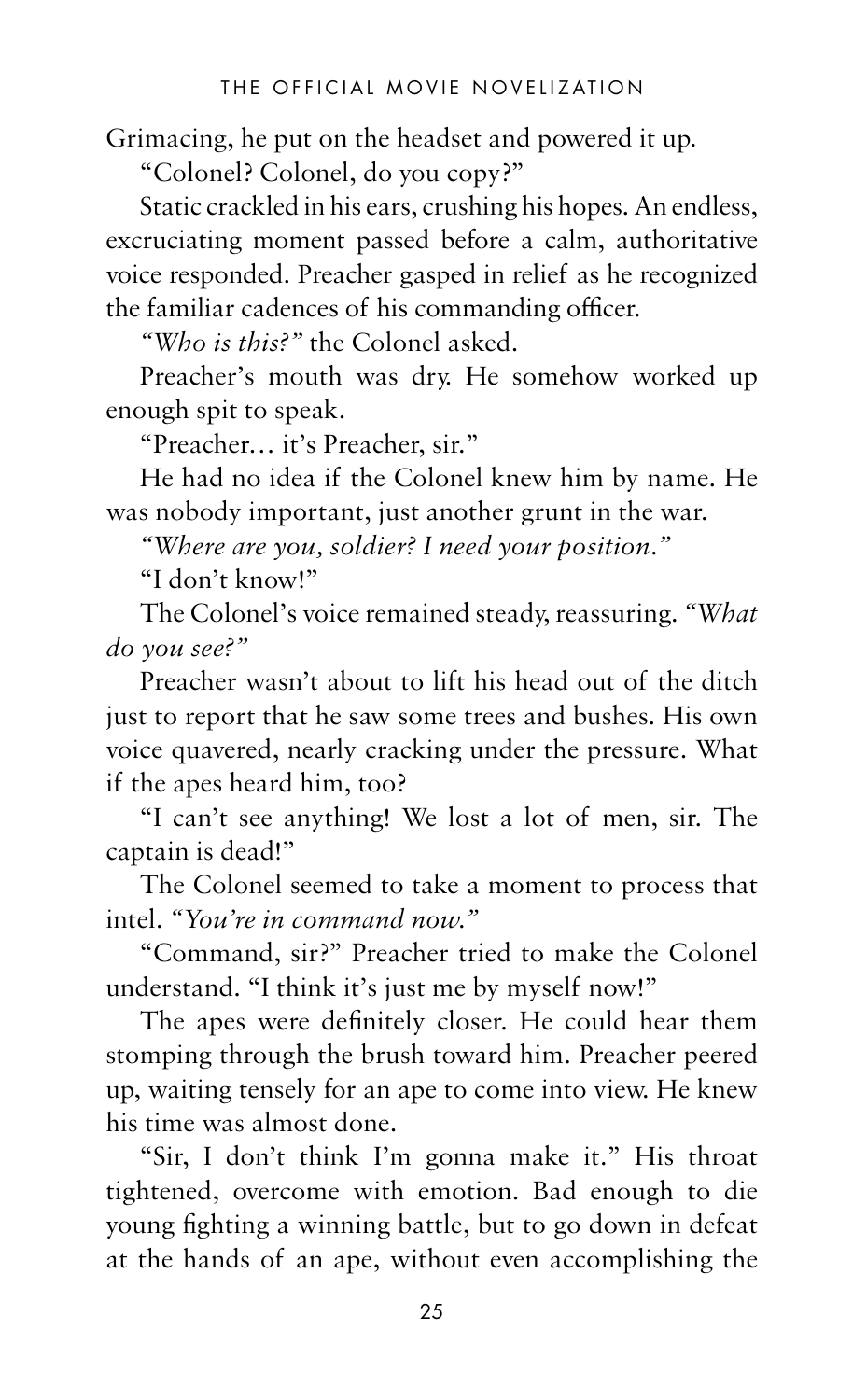mission… "I'm sorry, sir. I'm so sorry!"

The Colonel answered gravely:

*"I understand, soldier. Just kill as many of them as you can."*

But it was already too late for that. Searching fruitlessly for his crossbow amidst the dead bodies, Preacher heard a hostile grunt from above. He froze as he looked up to see several apes glaring down at him with murder in their eyes. Spears and rifles were aimed at him, even though any one of the apes could probably tear him limb from limb with its bare hands. No mercy showed on their simian features, nor did Preacher expect it to. Humans and apes had been mortal enemies for most of his life, which was apparently now at its end. Preacher swallowed hard and braced himself for whatever came next. He was already in a grave. The rest was just a formality.

*Go ahead*, he thought. *Get it over with.*